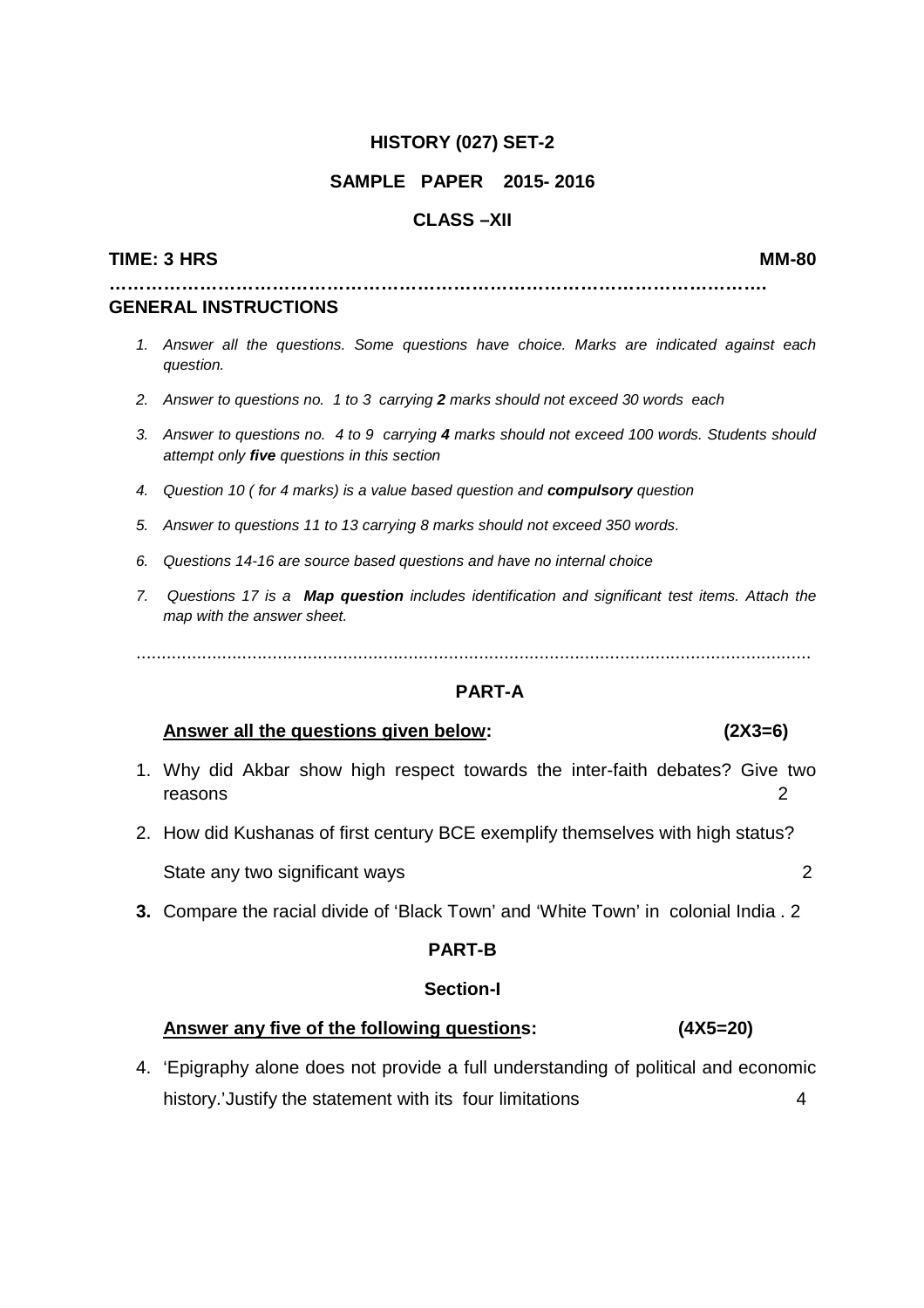- 5. How have archaeologists used evidence from material remains to piece together parts of a fascinating Harappa history**?** Explain 4
- 6. Why were agricultural tracts incorporated within the fortified area of the Vijayanagara Empire? Give reasons 4
- 7. Abu'l Fazl had shaped and articulated the ideas associated with the reign of Akbar'. Substantiate the statement in the context Mughal court. 4
- 8. What was the Limitation Law of 1859? State its impacts on the ryots. 4
- 9. Critically evaluate Governor General Lord Dalhousie's policy towards Awadh during 1850s .4

### **SECTION-II**

### **VALUE BASED QUESTION (Compulsory) (4x1=4)**

### **Read the following lines and answer the question that follows:**

A poem by Karaikkal Ammaiyar in which she describes herself**:** 

The female Pey (demoness) with . . . bulging veins, protruding eyes, white teeth and shrunken stomach, red haired and jutting teeth, lengthy shins extending till the ankles, shouts and wails while wandering in the forest.

10 Karaikkal Ammaiyar's poetry dismantles the paradigm of human order and duty rooted in the household not by focusing on gender roles, but by extolling devotion. Highlight the values that provide the potential space for women in this emerging tradition

**4** 

#### **PART-C**

#### **LONG QUESTIONS (8x3=24)**

#### **Answer all the questions given below:**

11. How did Siddhartha come to be known as the Buddha? Explain his philosophy mentioned in the Sutta-Pitaka  $4+4=8$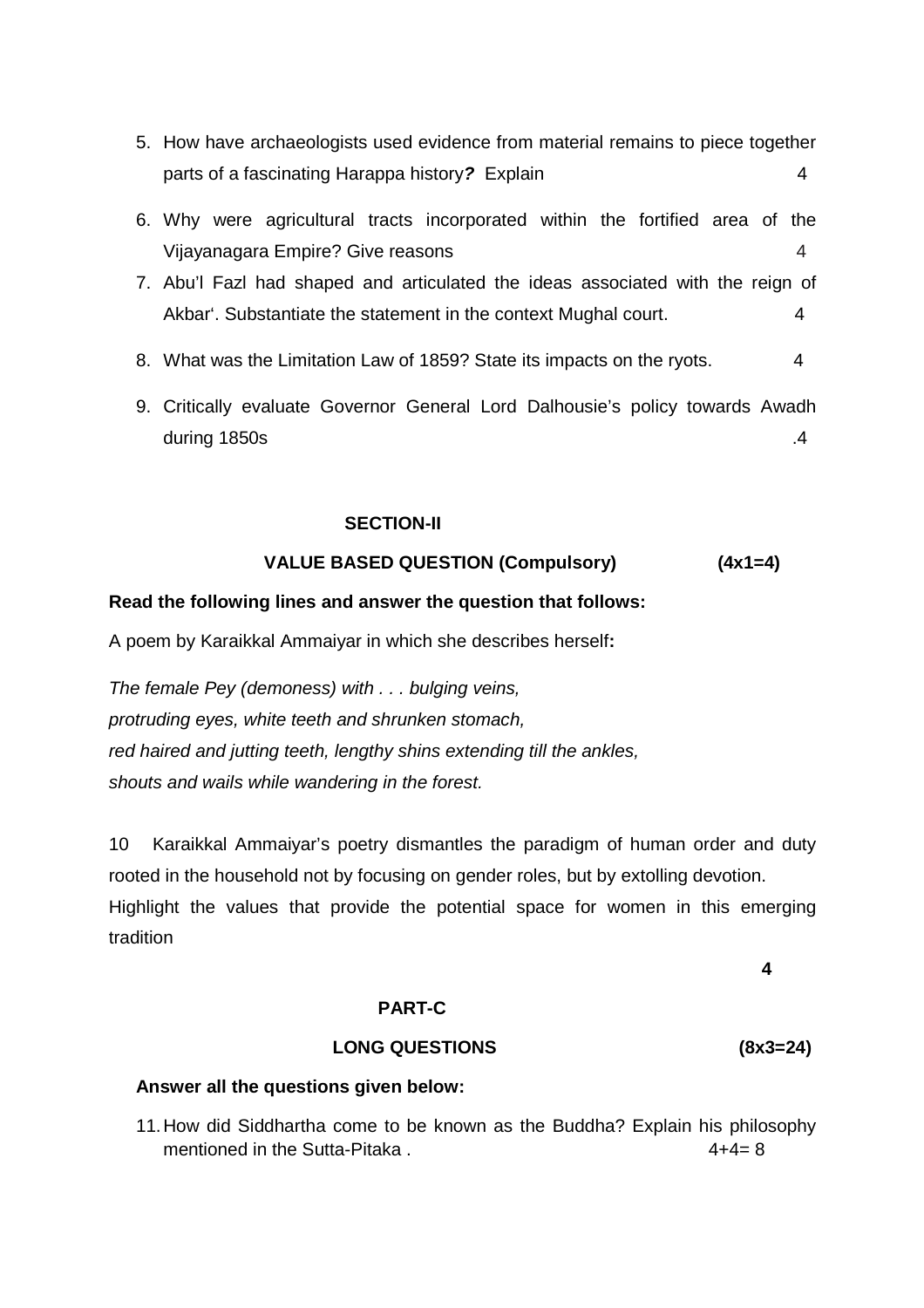### **OR OR**

Describe the sculptural aspects of Sanchi Stupa . State the reasons for the survival of this Stupa

12. Analyze the condition of forest dwellers in the Mughal agrarian society.

**OR** 8

Examine the role of the village Panchayats in the Mughal period

13. 'Non cooperation became the epoch in the life of India and of Gandhiji'. Justify this statement with examples

**OR** 8 Buried under the debris of the violence and pain of Indian partition is an enormous history of help, humanity & harmony'. Explain

# **PART-D**

# **SOURCE BASED QUESTIONS (7x3=21)**

# **14. Read the following excerpt carefully and answer the questions that follow:**

# . **Proper social roles**

Here is a story from the Adi Parvan of the Mahabharata:

Once Drona, a Brahmana who taught archery to the Kuru princes, was approached by Ekalavya, a forest dwelling nishada (a hunting community). When Drona, who knew the dharma, refused to have him as his pupil, Ekalavya returned to the forest, prepared an image of Drona out of clay, and treating it as his teacher, began to practise on his own. In due course, he acquired great skill in archery. One day, the Kuru princes went

hunting and their dog, wandering in the woods, came upon Ekalavya. When the dog smelt the dark nishada wrapped in black deer skin, his body caked with dirt, it began to bark. Annoyed, Ekalavya shot seven arrows into its mouth. When the dog returned to the Pandavas, they were amazed at this superb display of archery. They tracked down Ekalavya, who introduced himself as a pupil of Drona. Drona had once told his favourite student Arjuna, that he would be unrivalled amongst his pupils. Arjuna now reminded Drona about this. Drona approached Ekalavya, who immediately acknowledged and honoured him as his teacher. When Drona demanded his right thumb as his fee, Ekalavya unhesitatingly cut it off and offered it. But thereafter, when he shot with his remaining fingers, he was no longer as fast as he had been before. Thus, Drona kept his word: no one was better than Arjuna.

| 14.1 Why did Drona refuse to have Eklavya as his pupil?                    |     |
|----------------------------------------------------------------------------|-----|
| 14.2 What did Drona demand from Eklavya? How did Eklavya react on it?      | - 3 |
| <b>14.3</b> Why did Drona ask for such type of gurudakshina? Give reasons. |     |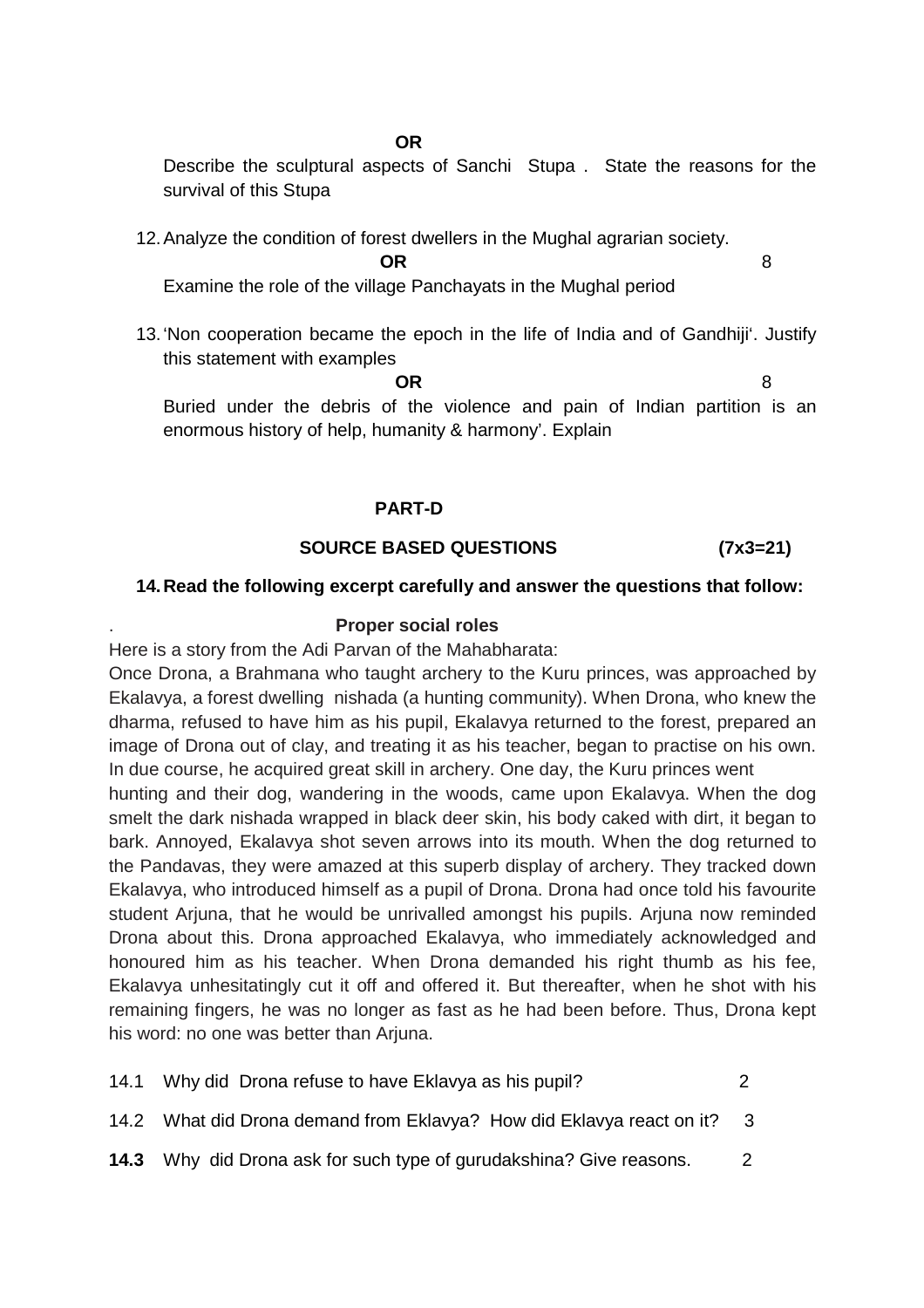# **15 Read the following excerpt carefully and answer the questions that follow:**

### **Education and Entertainment**

This is what Ibn Juzayy, who was deputed to write what Ibn Battuta dictated, said in his introduction:

A gracious direction was transmitted (by the ruler) that he (Ibn Battuta) should dictate an account of the cities which he had seen in his travel, and of the interesting events which had clung to his memory, and that he should speak of those whom he had met of the rulers of countries, of their distinguished men of learning, and their pious saints. Accordingly, he dictated upon these subjects a narrative which gave entertainment to the mind and delight to the ears and eyes, with a variety of curious particulars by the exposition of which he gave edification and of marvellous things, by referring to which he aroused interest.

| 15.1 Who was Ibn Batuta?                                              |     |
|-----------------------------------------------------------------------|-----|
| 15.2 Mention any three exciting things which he noticed in India.     | ્રવ |
| 15.3 How has Ibn Batuta accounted his travelling experience in Rihla? |     |

# **16 Read the following excerpt carefully and answer the questions that follow:**

# **"The real minorities are the masses of this country'**

 Welcoming the Objectives Resolution introduced by Jawaharlal Nehru, N.G. Ranga said:

Sir, there is a lot of talk about minorities. Who are the real minorities? Not the Hindus in the so-called Pakistan provinces, not the Sikhs, not even the Muslims. No, the real minorities are the masses of this country. These people are so depressed and oppressed and suppressed till now that they are notable to take advantage of the ordinary civil rights.

What is the position? You go to the tribal areas. According to law, their own traditional law, their tribal law, their lands cannot be alienated. Yet our

merchants go there, and in the so-called free market they are able to snatch their lands. Thus,even though the law goes against this snatching away of their lands, still the merchants are able to turn the tribal people into veritable slaves by various kinds of bonds, and make them hereditary bond-slaves. Let us go to the ordinary villagers. There goes the money-lender with his money and he is able to get the villagers in his pocket. There is the landlord himself, the zamindar, and the malguzar and there are the various other people who are able to exploit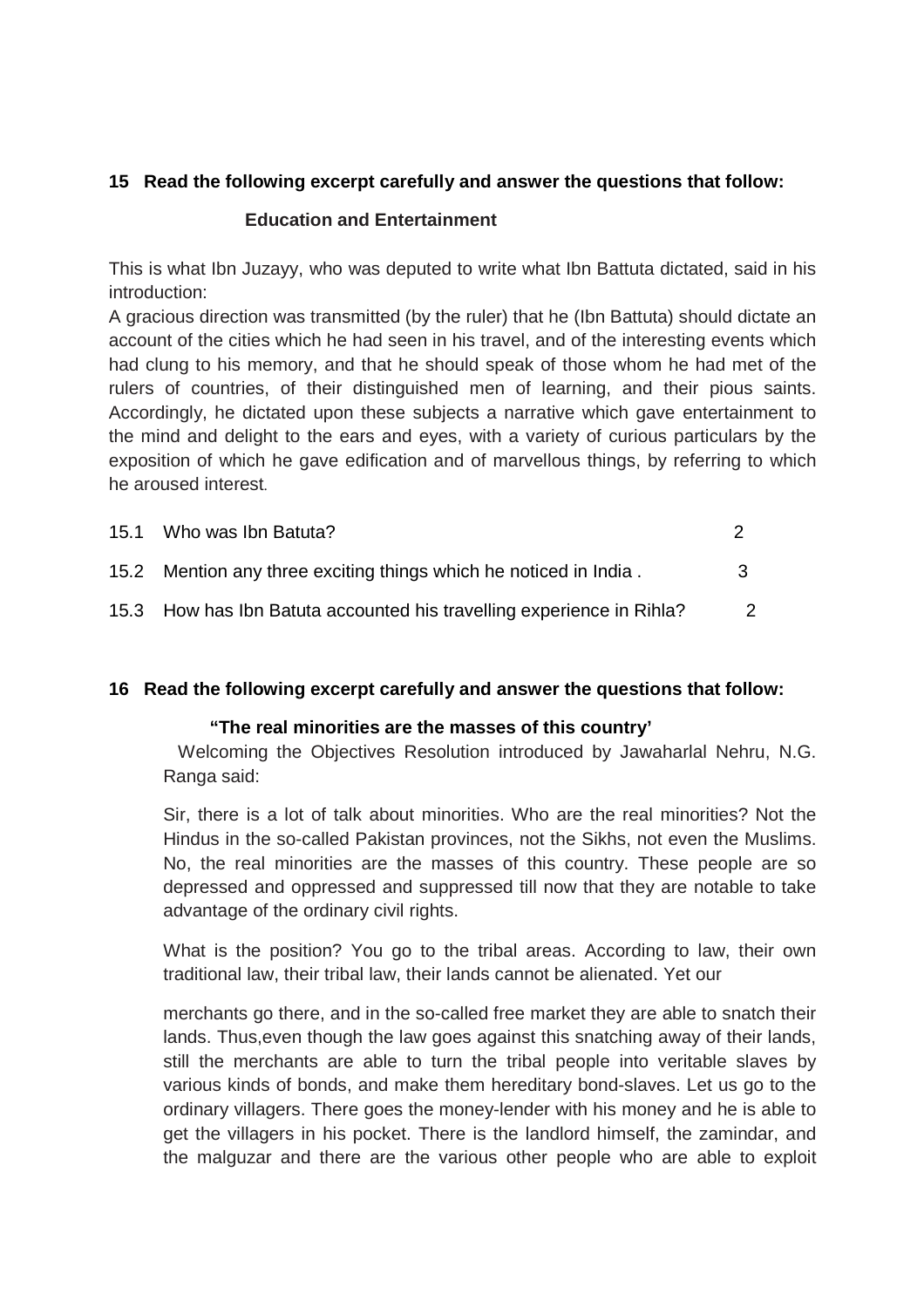these poor villagers. There is no elementary education even among these people. These are the real minorities that need protection and assurances of protection. In order to give them the necessary protection, we will need much more than this Resolution ...

| 16.1 On which aspect N G Ranga has drawn attention?              | 3 |
|------------------------------------------------------------------|---|
| 16.2 Mention the gulf that separated the broad masses of Indians |   |
| 16.3 What kind of protection was needed for the real minority    |   |

# **PART-E**

### **MAP QUESTIONS (2+3=5)**

- 17 **1** On the given political outline map of India, locate and label the following with appropriate symbols 1x2=2
	- a. Kot Diji
	- b. Agra, the imperial capital of Mughal

 17.2 On the same outline map of India , three centres related to the Indian National Movement have been marked as A, B and C. Identify them and write their correct names on the lines drawn near them.  $1 \times 3 = 3$ 

**NOTE: The following questions are for the visually impaired candidates only in lieu of Q17** 

- 17.1 Name any one mature Harappa Sites..
- 17.2 Name any one capital city of Mughal Empire.
- 17.3 Name any three centres related with Indian National Movement

17 .Map Question